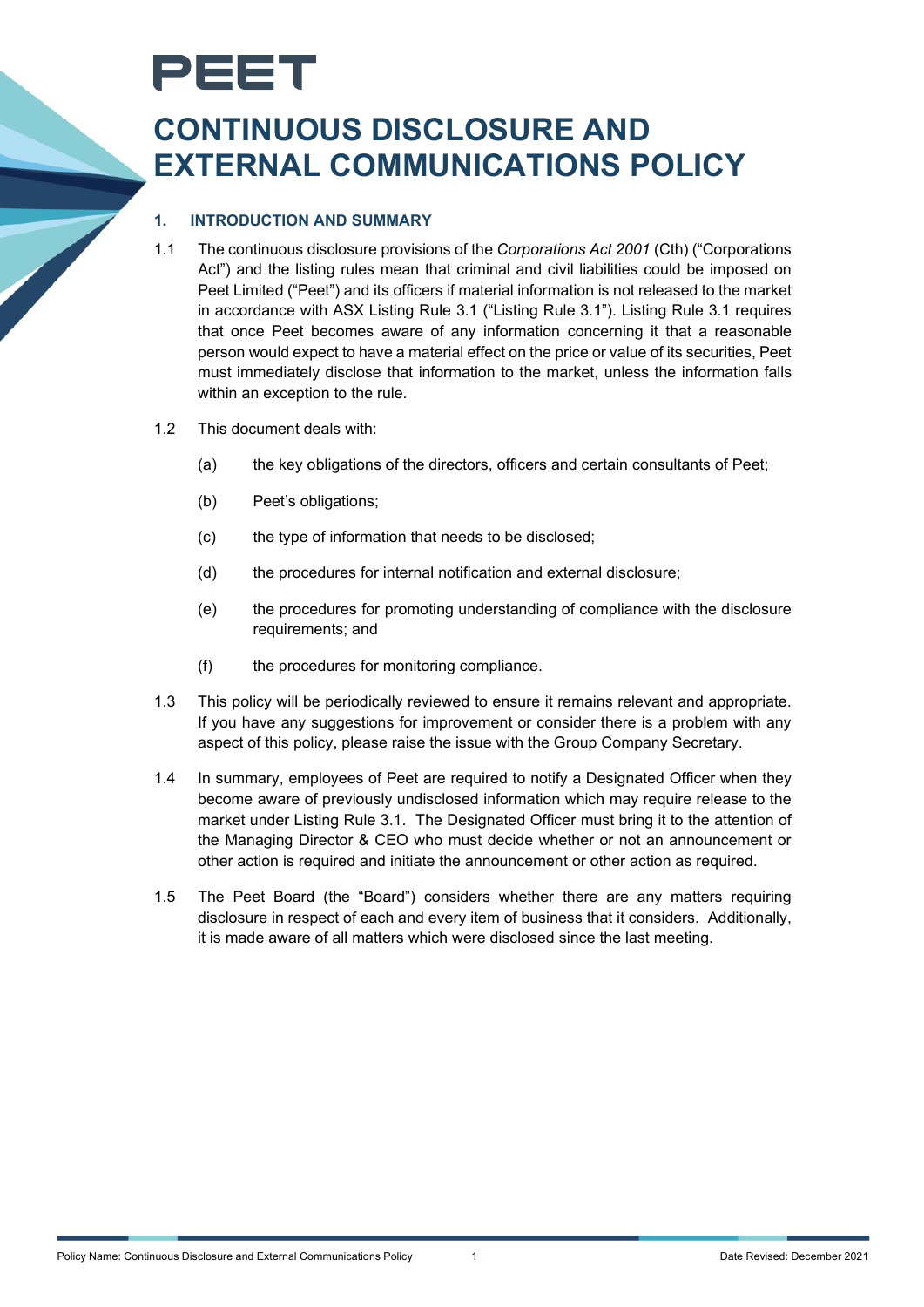#### **2. KEY OBLIGATIONS**

# **2.1 Key Obligations for Directors and Employees**

Are you aware of any information about Peet that might influence someone in deciding to buy or sell Peet securities which has not been released to the market?

If so, immediately tell a Designated Officer. He/she is:

| <b>Division</b>                              | Designated Officer (or in their absence, their<br>authorised delegate) |
|----------------------------------------------|------------------------------------------------------------------------|
| Managing Director & CEO and Public Relations | Managing Director & CEO                                                |
|                                              | <b>Group Company Secretary</b>                                         |
| <b>Directors</b>                             | Managing Director & CEO                                                |
|                                              | <b>Group Company Secretary</b>                                         |
| Operations                                   | Regional General Manager - West                                        |
|                                              | Regional General Manager - East                                        |
|                                              | General Manager Development (QLD)                                      |
| Administration/Human Resources/              | <b>Group Company Secretary</b>                                         |
| Support                                      | Group Human Resources Manager                                          |
|                                              | Company Secretary - Funds and                                          |
|                                              | Subsidiaries/Compliance Officer                                        |
| Accounting and Finance                       | <b>Chief Financial Officer</b>                                         |
| Leadership Team members                      | Managing Director & CEO                                                |
|                                              | <b>Group Company Secretary</b>                                         |
|                                              | Company Secretary - Funds and                                          |
|                                              | Subsidiaries/Compliance Officer                                        |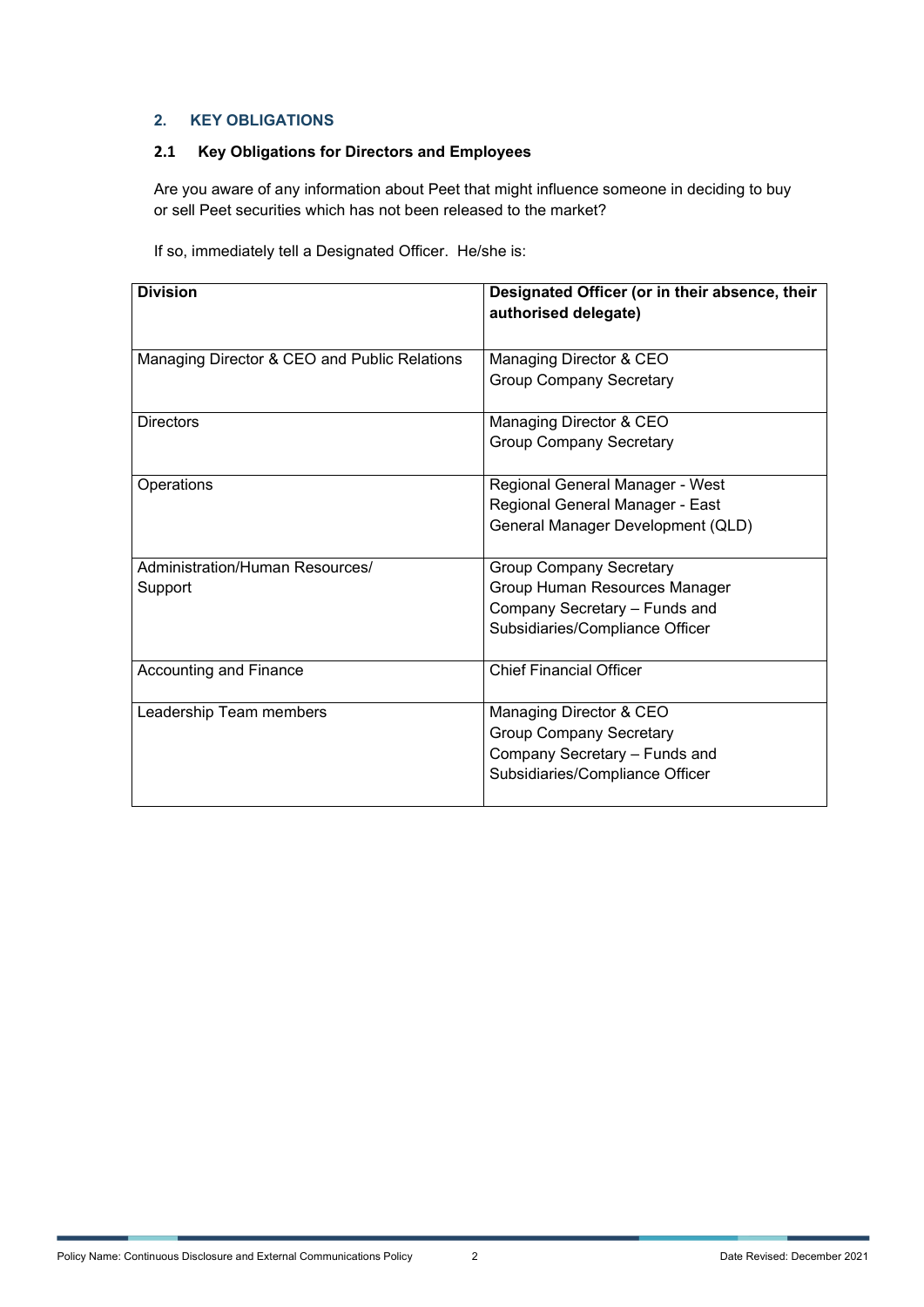#### **2.2 Key Obligations**

| <b>Group Company</b><br><b>Secretary</b>     | Communicate with ASX in relation to listing rule matters.<br>$\bullet$<br>Provide announcements to ASX.<br>Monitor the press and share price continuously.<br>Consult with the Managing Director & CEO regarding<br>$\bullet$<br>matters for announcement to the market.<br>Advise Designated Officers on Listing Rule 3.1 matters.<br>Ensure the Board considers whether there are any<br>matters requiring disclosure in respect of each and every<br>item of business that it considers. |
|----------------------------------------------|---------------------------------------------------------------------------------------------------------------------------------------------------------------------------------------------------------------------------------------------------------------------------------------------------------------------------------------------------------------------------------------------------------------------------------------------------------------------------------------------|
| <b>Managing Director &amp;</b><br><b>CEO</b> | Promptly advise the Group Company Secretary, if there<br>are any matters required to be announced to the market.<br>Authorise final form of announcement to the market.                                                                                                                                                                                                                                                                                                                     |
| <b>Directors</b>                             | Consider whether there are any matters requiring<br>disclosure in respect of each and every item of business<br>that they consider.<br>Approve any price sensitive announcements to the<br>market.                                                                                                                                                                                                                                                                                          |
| <b>Public Relations</b><br><b>Consultant</b> | Assist in preparing announcement for release to the<br>٠<br>market in consultation with the Group Company<br>Secretary and Managing Director & CEO.<br>Prepare other public releases if necessary.                                                                                                                                                                                                                                                                                          |
| <b>Designated Officers</b>                   | Consult/notify the Group Company Secretary and/or the<br>$\bullet$<br>Managing Director & CEO on potential Listing Rule 3.1<br>matters.                                                                                                                                                                                                                                                                                                                                                     |

### **3. PEET'S OBLIGATIONS**

- 3.1 Listing Rule 3.1 requires "immediate" disclosure of any information concerning Peet of which Peet is or becomes aware, which a reasonable person would expect to have a material effect on the price or value of shares and/or other securities of Peet.
- 3.2 The ASX interprets "immediate" disclosure to be made 'promptly and without delay'.
- 3.3 Doing something "promptly and without delay" means doing it as quickly as it can be done in the circumstances (acting promptly) and not deferring, postponing or putting it off to a later time (acting without delay).
- 3.4 Section 674 of the Corporations Act reinforces Listing Rule 3.1 by creating criminal and civil penalties for non-compliance.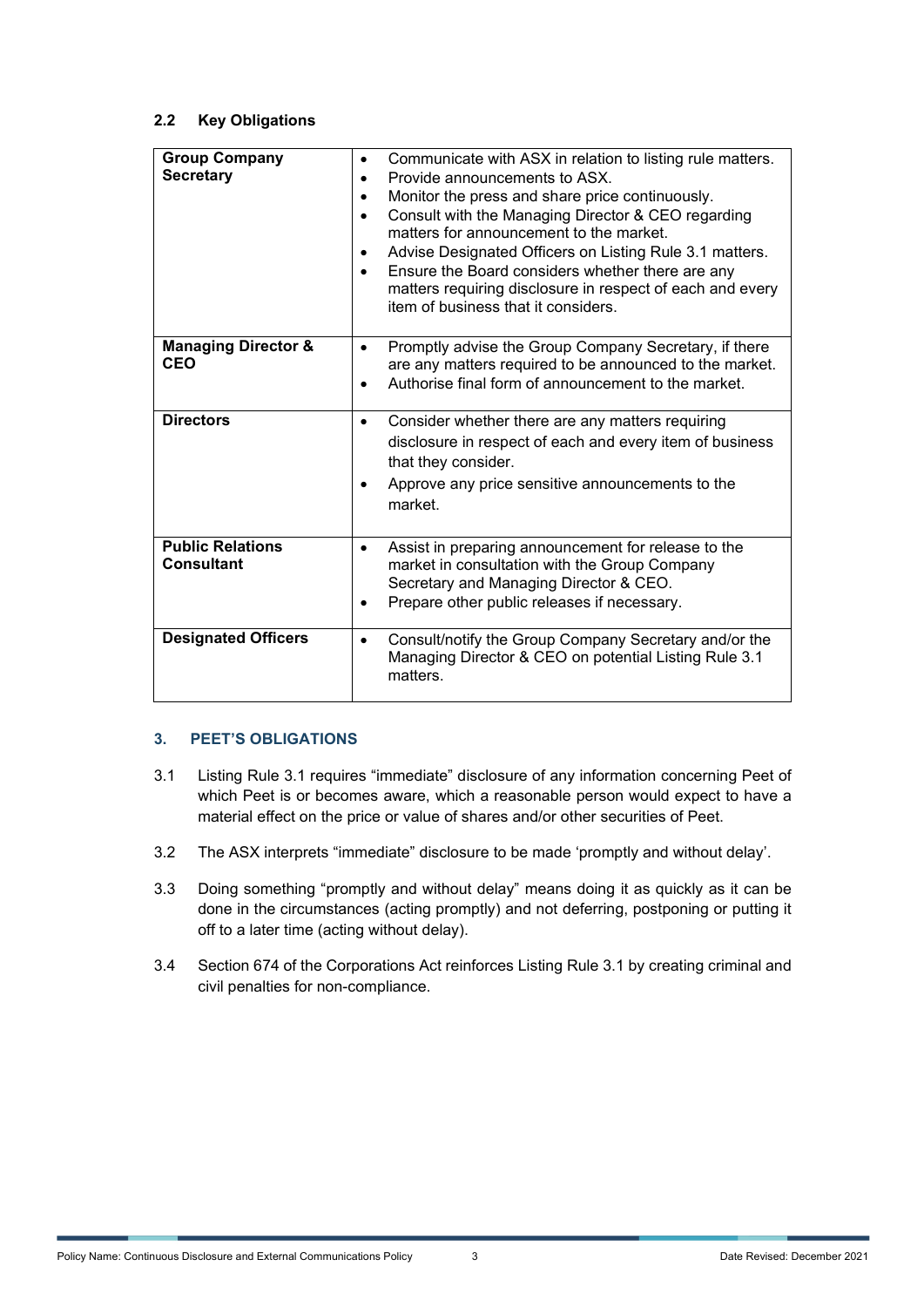- 3.5 The requirement to disclose this information does not apply if, and only if, each of the following conditions is and remains satisfied:
	- (a) a reasonable person would not expect the information to be disclosed; and
	- (b) the information is confidential and ASX has not formed the view that the information has ceased to be confidential; and
	- (c) one or more of the following conditions apply:
		- (i) it would be a breach of a law to disclose the information;
		- (ii) the information concerns an incomplete proposal or negotiation;
		- (iii) the information comprises matters of supposition or is insufficiently definite to warrant disclosure;
		- (iv) the information is generated for the internal management purposes of Peet; or
		- (v) the information is a trade secret.
- 3.6 If ASX considers that there is or is likely to be a false market in Peet's securities and asks Peet to give it information to correct or prevent a false market, Peet must give ASX the information needed to correct or prevent the false market. This obligation to give information arises even if the exceptions outlined above apply.
- 3.7 ASX Listing Rule Guidance Note 8 Continuous Disclosure: Listing Rule 3.1 3.1B ("GN 8"), provides examples and details to assist listed entities with their obligations under Listing Rule 3.1. A copy of the Guidance Note in respect of Listing Rule 3.1 is available upon request from the Group Company Secretary or from [www.asx.com.au.](http://www.asx.com.au/)

#### **4. HOW DOES PEET BECOME AWARE OF INFORMATION?**

4.1 Compliance with Listing Rule 3.1 is the responsibility of Peet as the listed company. Peet will be deemed to have become aware of information where a director or officer has, or ought reasonably to have, come into possession of the information in the course of performance of his/her duties as a director or officer of Peet. A director or officer who "ought reasonably" to have come into possession of potentially relevant information should bring this information to the attention of the appropriate Designated Officer (see Section 2 above).

#### **5. MATERIALITY**

- 5.1 Peet must disclose information if a reasonable person would expect that information to have a material effect on the price or value of the securities of Peet. A reasonable person is taken to expect information to have such an effect if the information would, or would be likely to, influence persons who commonly invest in securities in deciding whether or not to subscribe for, or buy or sell, those securities.
- 5.2 Neither the listing rules nor the Corporations Act define when information will be taken to have such an effect. In practice, usually a monetary test is adopted using thresholds from the accounting standards relevant to preparation of financial statements. However, other concepts of materiality are also adopted in addition to a monetary threshold. For example:
	- whether a matter will significantly damage Peet's image or reputation;
	- whether a matter will significantly affect Peet's ability to carry on business in the ordinary course; or
	- whether the matter involves a breach of any law or regulation.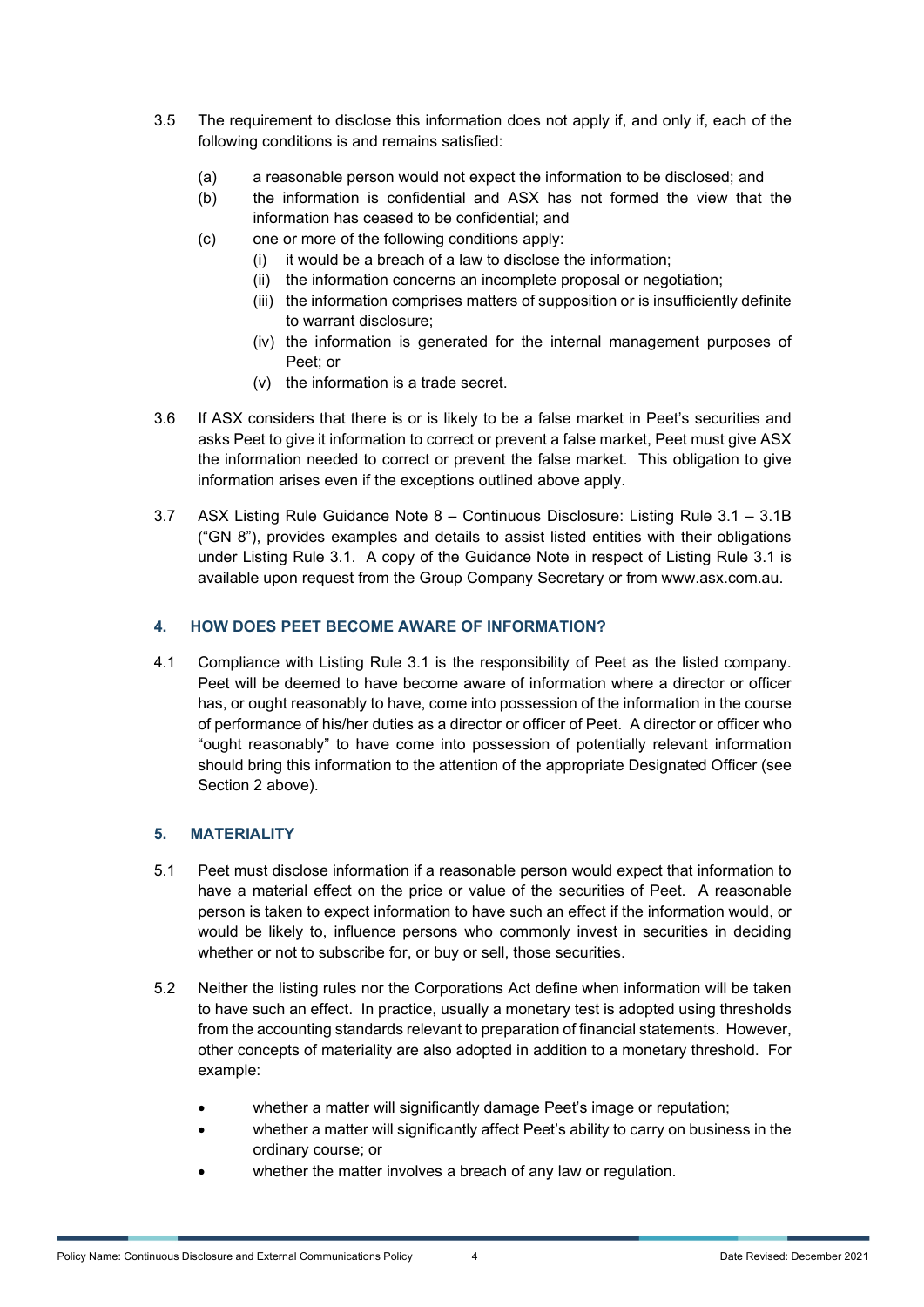5.3 In accordance with GN 8, Peet will act promptly to determine the materiality of the information it has become aware of, to assess its market sensitivity.

#### **6. THE TYPE OF INFORMATION THAT NEEDS TO BE DISCLOSED**

- 6.1 Obviously, it is not possible to exhaustively list the information that has to be disclosed. The following examples are provided to give some idea about information that could require disclosure *(GN 8, provides further examples to assist listed entities):*
	- results (anticipated or otherwise) from the acquisition activities of Peet;
	- a new contract that Peet had entered into or possibly a variation to an existing contract. In certain circumstances it may even be necessary to disclose the existence of negotiations surrounding the entry into or variation of a contract, should these negotiations no longer be confidential;
	- any event which could affect Peet's prospects, earnings or profitability such as:
		- o litigation being commenced by or against Peet (e.g. because of an alleged breach of contract);
		- o industrial action being threatened or commenced; or
		- o significant unbudgeted capital expenditure commitments arising;
	- a change in Peet's financial forecast or expectation. As a general policy, a 10% or greater change may be considered material. Further, if Peet has not made a forecast, a similar variation from the previous corresponding period may need to be disclosed if the market is unaware of such change;
	- the appointment of a receiver, manager, liquidator or administrator in respect of any loan, trade, credit, trade debt, borrowing or securities held by it or any of its related entities;
	- a transaction for which the consideration payable or receivable is a significant proportion of the written down value of Peet's consolidated assets. Normally, an amount of 5% or more may be significant, but a smaller amount may be significant in a particular case;
	- a recommendation or declaration of a dividend or distribution or a recommendation or decision that a dividend or distribution will not be declared;
	- under subscriptions or over subscriptions to an issue of new securities;
	- a copy of a document containing market sensitive information that Peet lodges with an overseas stock exchange or other regulator which is available to the public. The copy given to ASX must be in English;
	- giving or receiving a notice of intention to make a takeover;
	- a change in accounting policy adopted by Peet which would have a material effect on Peet's financial results or position; or
	- a proposal to change Peet's auditor.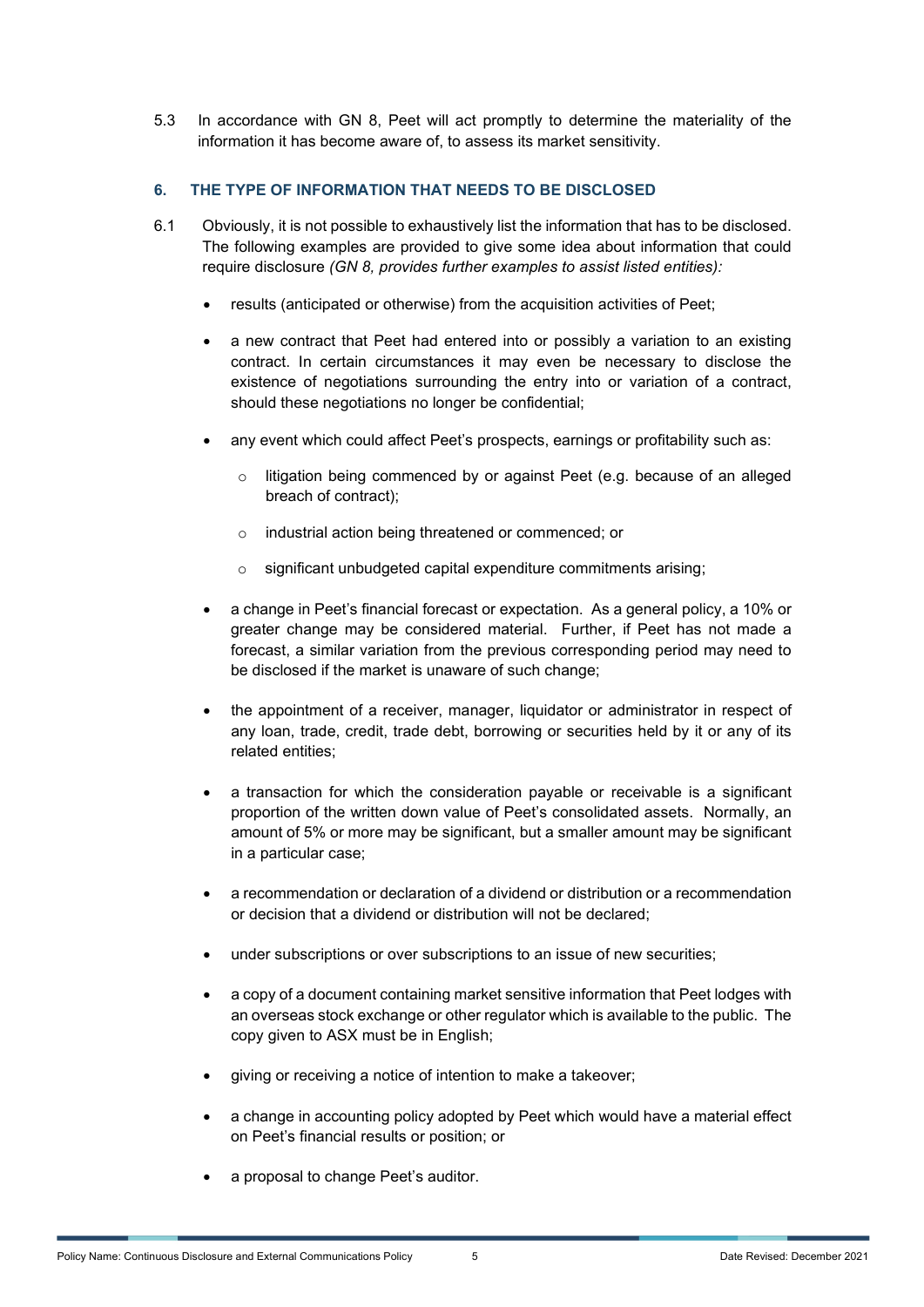#### **7. THE MANAGING DIRECTOR AND CEO'S OBLIGATIONS**

- 7.1 The Managing Director & CEO is the ultimate decision-maker on Peet's continuous disclosure.
- 7.2 The Managing Director & CEO is primarily responsible for ensuring that Peet complies with its disclosure obligations and is primarily responsible for deciding what information will be disclosed. In consultation with appropriate personnel, (including the Board and/or the Group Company Secretary, as applicable) a decision will be made by the Managing Director & CEO about whether or not to disclose the information, take any necessary steps to protect its confidentiality, or take steps to prevent a false market such as requesting a trading halt.

#### **8. OBLIGATIONS TO INFORM THE MANAGING DIRECTOR AND CEO**

- 8.1 Where any information comes to light about Peet which may need to be released, all Designated Officers are obliged to bring that information to the attention of the Group Company Secretary with all possible expediency. In the case of directors, initial verbal notification should be given directly to the Managing Director & CEO. In his absence, notification should be given to the Group Company Secretary.
- 8.2 To facilitate reporting within Peet, a Designated Officer will be nominated for each division of Peet. The names of the divisions are set out at Section 2 above. It is the responsibility of the Designated Officer to ensure that the Group Company Secretary is notified with all due expediency of any information about Peet which may need to be released. It is the responsibility of the Group Company Secretary to inform the Managing Director & CEO as to the information received and to discuss the application of the disclosure rules to the circumstances. It is the responsibility of the Managing Director & CEO and/or the Board to determine whether disclosure is required.
- 8.3 The procedure for notification is set out in Attachment A.
- 8.4 Until a decision as to whether or not to disclose information has been made, directors and employees must treat the information as strictly confidential.

#### **9. CONFIDENTIAL INFORMATION**

- 9.1 In determining whether any information that comes to light about Peet needs to be released, it will be necessary to determine whether the conditions permitting nondisclosure, which are mentioned in Section 3, apply. In particular, a determination may need to be made as to whether the information is confidential. For that purpose, the Designated Officer for the affected division may seek assistance from the Group Company Secretary. If a determination is made that the information is confidential, then the Group Company Secretary will ensure that anyone who has a copy of the information is aware that it is confidential.
- 9.2 The Managing Director & CEO will cause Peet's share price to be monitored on a continuous basis. If there are any unexpected movements in the share price, then the Managing Director & CEO will need to determine whether the cause of that movement relates to the unauthorised release of any confidential information. If the share price movement relates to the unauthorised disclosure of confidential information, then the Managing Director & CEO must ensure that action is taken to ensure Peet is in compliance with its disclosure obligations, in particular, preventing false markets.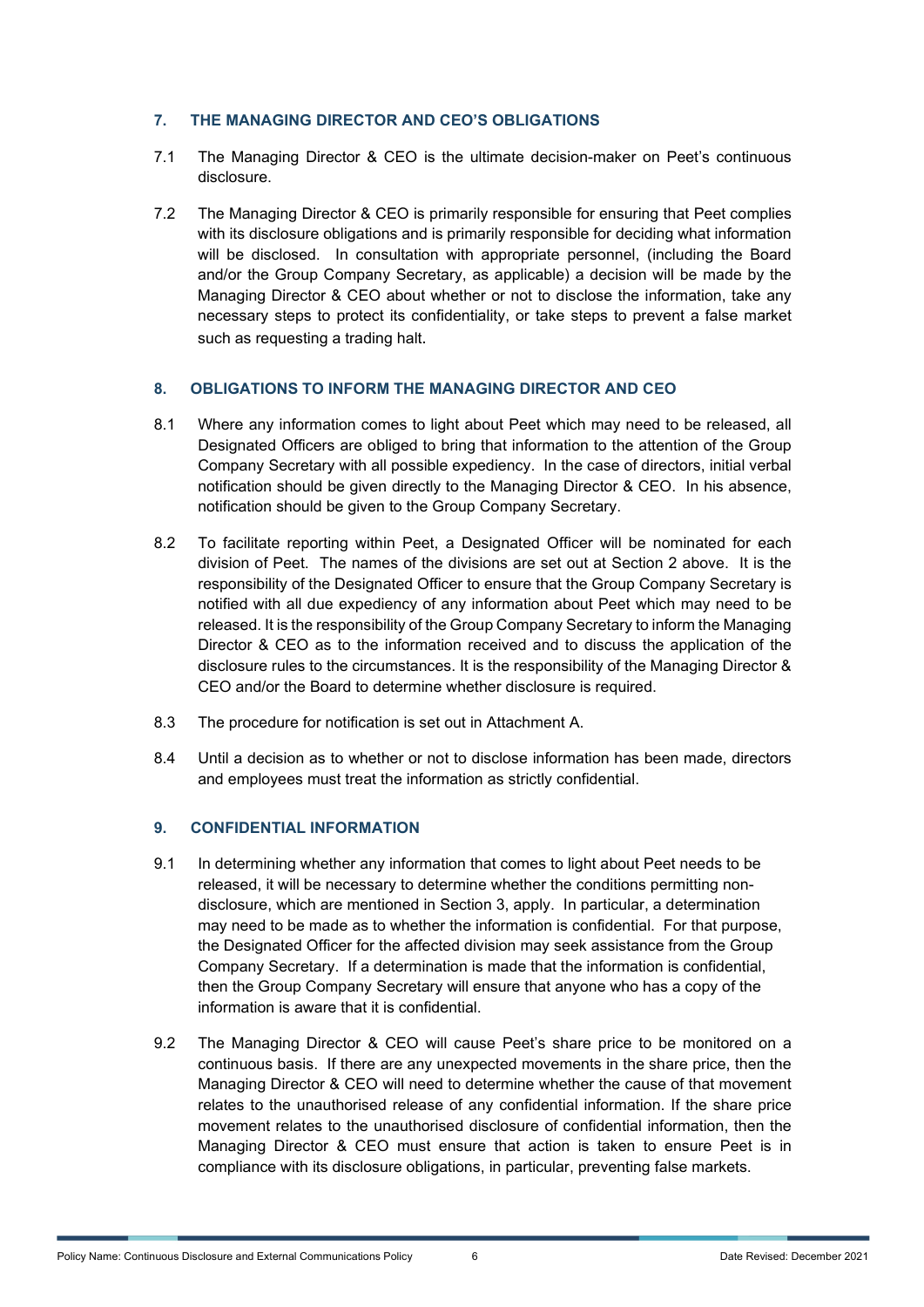#### **10. RELATIONSHIP WITH MEDIA AND PUBLIC**

- 10.1 A company must disclose information needed to prevent a false market. Accordingly, it may be necessary for Peet to correct a rumour or to respond to speculation, including media speculation.
- 10.2 The Group Company Secretary and Public Relations consultant will monitor the media to detect issues which may require Peet to make an announcement or take other action under the disclosure rules.
- 10.3 Relevant information for release to the market must be provided to ASX under Listing Rule 3.1 and released to the market before it is provided to the media (even on an embargoed basis).
- 10.4 Care must be taken not to make comments to the media or others which could result in rumours or speculation about Peet. Employees must comply with the media relations policy of Peet, which limits media contact to the Managing Director & CEO. Other officers and employees may only confer with the media in relation to a particular matter concerning Peet if they have obtained the prior express approval of the Managing Director & CEO.
- 10.5 It is also important to ensure that any speeches, or external addresses given, do not result in rumours or speculation about Peet or unauthorised disclosure. The text of relevant speeches and external addresses must be appropriately reviewed. In briefings to media/public/analysts, employees must not disclose previously undisclosed material information.

#### **11. BOARD CONSIDERATION OF DISCLOSURE**

11.1 The Board will consider whether there are any matters requiring disclosure in respect of each and every item of business that it considers. Additionally, the Board automatically receives notification of all market announcements.

#### **12. EMPLOYMENT AND MONITORING OF COMPLIANCE**

- 12.1 To promote understanding of the continuous disclosure obligations imposed on Peet by the Corporations Act and the listing rules, a copy of this document will be provided or made available to all directors and employees of Peet.
- 12.2 The importance of continuous disclosure will be reiterated during staff inductions.
- 12.3 The Managing Director & CEO will ensure that the continuous disclosure obligations of Peet are drawn to the attention of directors and employees periodically.
- 12.4 From time to time, and if considered necessary, the Board will update this document (and make available an updated copy to all directors and employees) to reflect changes in Peet's business operations and changes in the Corporations Act and the ASX Listing Rules.
- 12.5 A copy of this document is available on the Intranet and on Peet's website. The induction procedures for new staff and directors must require that a copy of this document be made available to each new employee and director. It is the responsibility of the Designated Officers to ensure that all staff and consultants within their Division/Business Unit have access to this document and understand its requirements.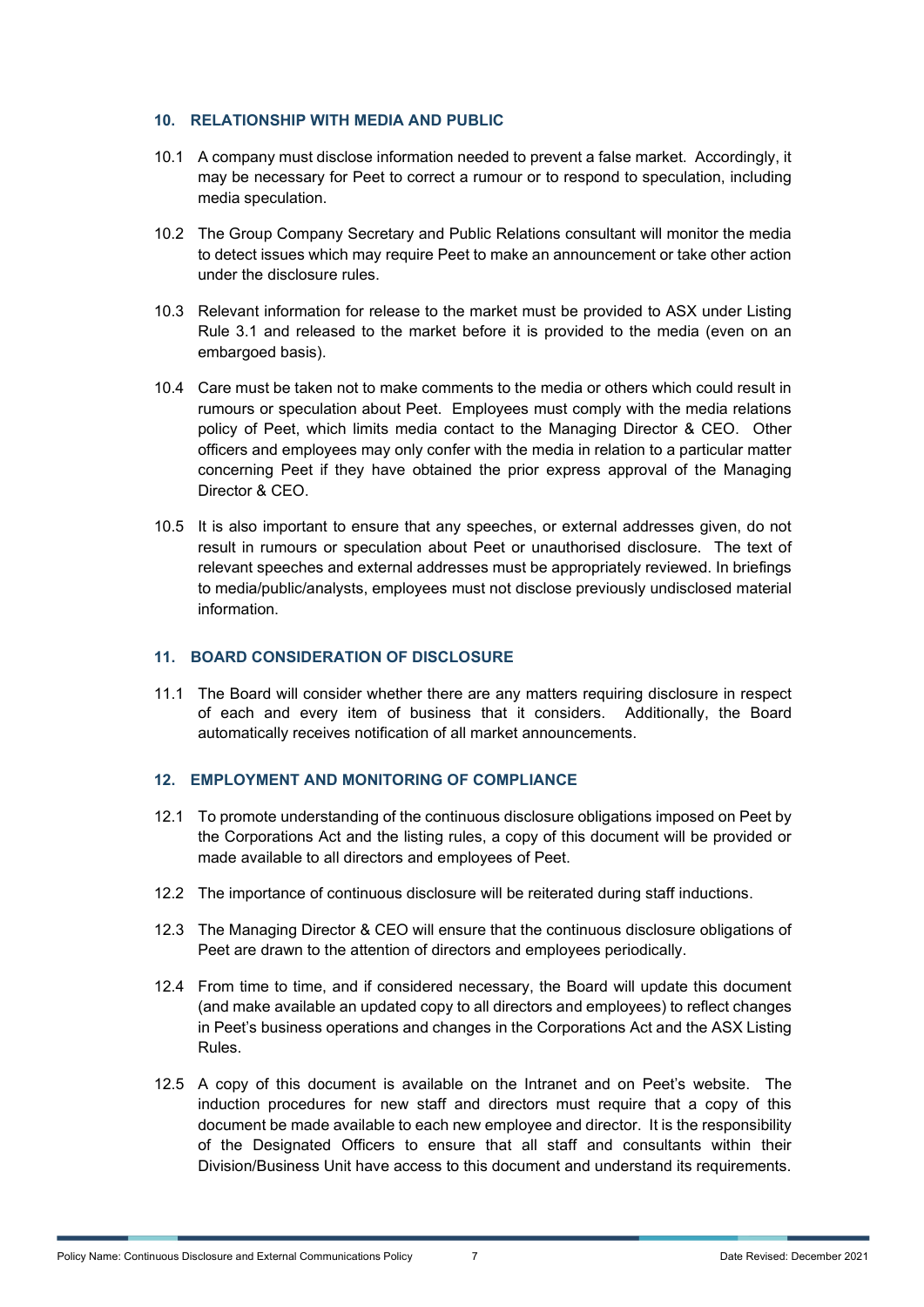#### **13. SHARE DEALING BY EMPLOYEES AND DIRECTORS**

13.1 Any director or employee of Peet proposing to trade in Peet shares must comply with the Guidelines for Dealing in Securities, as amended from time to time. A copy of this document is available on the Peet Intranet and website.

#### **14. REPORTING AND CORRECTING MISTAKEN NON-DISCLOSURE**

14.1 Any director or employee of Peet who becomes aware that relevant information has not been notified and disclosed in accordance with the preceding provisions, should immediately telephone the Group Company Secretary so that appropriate action can be taken. It is far better to correct mistaken non-disclosure and lodge an announcement belatedly than to continue to ignore the omission and fail to comply with Listing Rule 3.1.

#### **15. CONCLUSION**

- 15.1 Compliance with this policy is very important. Failure to comply could lead to civil or criminal liabilities for Peet and its directors and employees and could have a damaging impact on the perception of Peet within the investment community. It could also serve to undermine the credibility of Peet. Any director or employee of Peet who wilfully or negligently causes a failure to comply by Peet will be considered to have engaged in serious misconduct which may result in the termination of their engagement by Peet.
- 15.2 All directors and employees are encouraged to actively consider the need for disclosure. Do you have undisclosed information likely to influence a person to buy or sell Peet securities? If so, notify a Designated Officer or, if you are a director, the Managing Director & CEO, as soon as possible. Designated Officers should then notify the Group Company Secretary by telephone and get into the habit of discussing the requirement to disclose information with the Group Company Secretary. It is far better to consider (and, where appropriate, reject) the need for disclosure rather than make what could be a false assumption that information does not need to be disclosed.